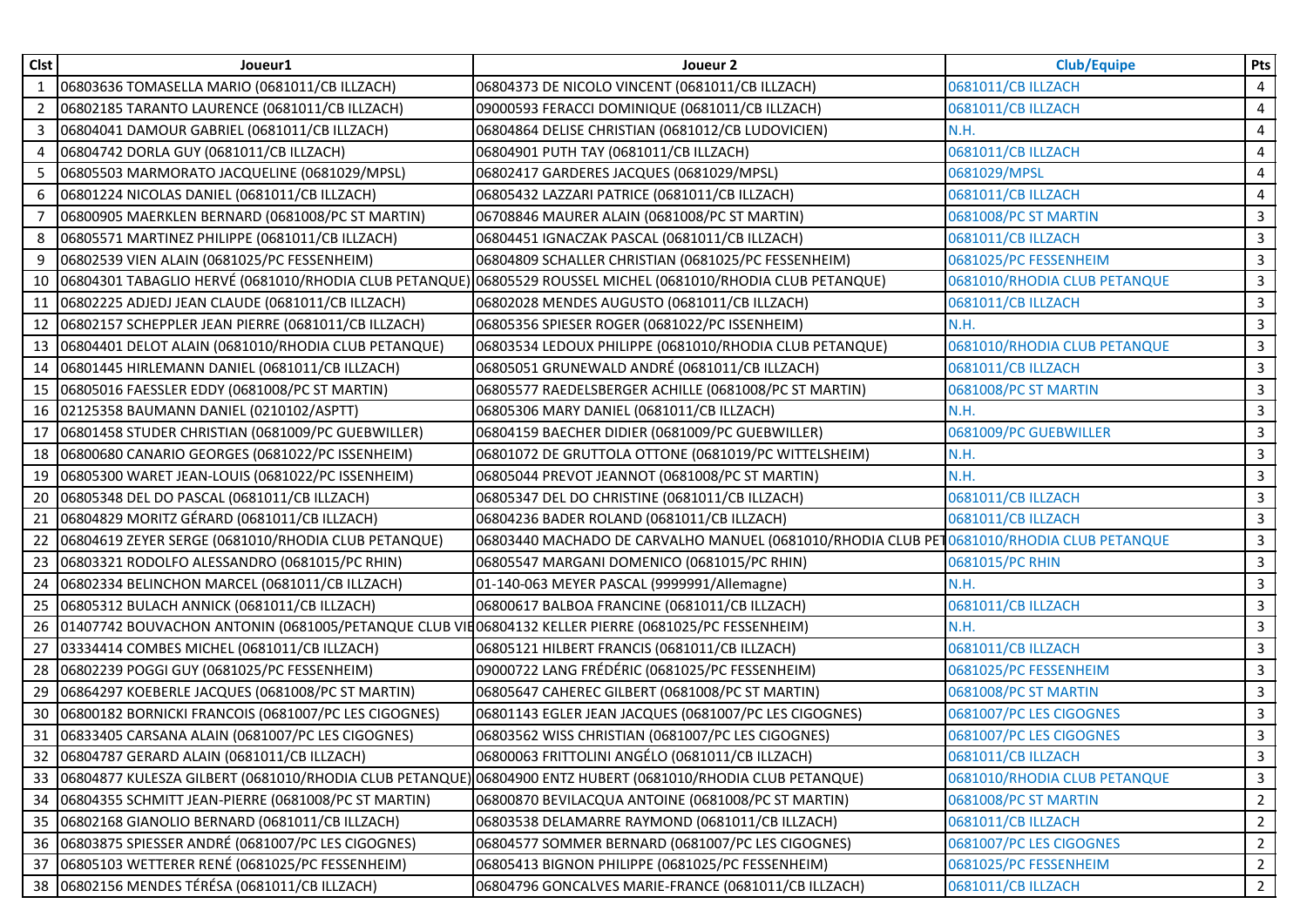|    | 06800626 ROSATA JOSEPH (0681010/RHODIA CLUB PETANQUE)                                                     | 06805176 ZOUACHE ALI (0681010/RHODIA CLUB PETANQUE)                                                                                                | 0681010/RHODIA CLUB PETANQUE | $\overline{2}$ |
|----|-----------------------------------------------------------------------------------------------------------|----------------------------------------------------------------------------------------------------------------------------------------------------|------------------------------|----------------|
| 40 | 06804630 MARCONNET GEORGES (0681025/PC FESSENHEIM)                                                        | 06805230 MULLER PIERRE (0681025/PC FESSENHEIM)                                                                                                     | 0681025/PC FESSENHEIM        | $\overline{2}$ |
|    | 41 06803970 MEMMI JEAN-CLAUDE (0681022/PC ISSENHEIM)                                                      | 06805036 TIBONI MARCEL (0681022/PC ISSENHEIM)                                                                                                      | 0681022/PC ISSENHEIM         | $\overline{2}$ |
| 42 | 06803376 FLEURET NOEL (0681010/RHODIA CLUB PETANQUE)                                                      | 06805395 JANSSEN AIMÉ (0681010/RHODIA CLUB PETANQUE)                                                                                               | 0681010/RHODIA CLUB PETANQUE | $\overline{2}$ |
|    | 43 06804847 TAVONE LOUIS (0681022/PC ISSENHEIM)                                                           | 06805174 LOUIS GILLES (0681022/PC ISSENHEIM)                                                                                                       | 0681022/PC ISSENHEIM         | $\overline{2}$ |
| 44 | 06803532 LOBERGER JOËL (0681009/PC GUEBWILLER)                                                            | 06804203 LOBERGER RUTH (0681009/PC GUEBWILLER)                                                                                                     | 0681009/PC GUEBWILLER        | $\overline{2}$ |
|    | 45 06805534 CARDOSO ARMINDO (0681013/AB MUNSTER)                                                          | 06805362 WIEDEMANN FERNAND (0681013/AB MUNSTER)                                                                                                    | 0681013/AB MUNSTER           | $\overline{2}$ |
|    | 46 06804897 GRAFF FRÉDÉRIC (0681008/PC ST MARTIN)                                                         | 06805388 SCHWAB BERNARD (0681008/PC ST MARTIN)                                                                                                     | 0681008/PC ST MARTIN         | $\overline{2}$ |
| 47 | 06860275 HEIL MICHEL (0681010/RHODIA CLUB PETANQUE)                                                       | 06800395 GASSER JEAN MARIE (0681010/RHODIA CLUB PETANQUE)                                                                                          | 0681010/RHODIA CLUB PETANQUE | $\overline{2}$ |
| 48 | 06800705 RIEGERT JULIEN (0681010/RHODIA CLUB PETANQUE)                                                    | 06825243 RIEGERT SIMONE (0681010/RHODIA CLUB PETANQUE)                                                                                             | 0681010/RHODIA CLUB PETANQUE | $\overline{2}$ |
| 49 | 06804906 WEBER CHANTAL (0681007/PC LES CIGOGNES)                                                          | 06800448 HOERDT DENIS (0681007/PC LES CIGOGNES)                                                                                                    | 0681007/PC LES CIGOGNES      | $\overline{2}$ |
| 50 | 06801454 LA FERRARA BLANCHE (0681008/PC ST MARTIN)                                                        | 06803798 GIDEMANN CHRISTINE (0681008/PC ST MARTIN)                                                                                                 | 0681008/PC ST MARTIN         | $\overline{2}$ |
|    | 51 06801459 BUDA FRANÇOIS (0681009/PC GUEBWILLER)                                                         | 06804160 BAECHER CHANTAL (0681008/PC ST MARTIN)                                                                                                    | N.H.                         | $\overline{2}$ |
|    | 52 06805321 PARMENTIER JACQUES (0681011/CB ILLZACH)                                                       | 06804085 MARTINS-CAMPINA ALAIN (0681011/CB ILLZACH)                                                                                                | 0681011/CB ILLZACH           | $\overline{2}$ |
|    | 53 06805053 NOMBRET ALBAN (0681022/PC ISSENHEIM)                                                          | 06804399 RIZZO ALBERT (0681022/PC ISSENHEIM)                                                                                                       | 0681022/PC ISSENHEIM         | $\overline{2}$ |
| 54 | 06805580 COSTA ANGELO (0681010/RHODIA CLUB PETANQUE)                                                      | 06802702 BONIFAS RENÉ (0681010/RHODIA CLUB PETANQUE)                                                                                               | 0681010/RHODIA CLUB PETANQUE | $\overline{2}$ |
| 55 | 06804011 CHAMAND MAXIMIN (0681010/RHODIA CLUB PETANQ 06804294 COCCO PIERRE (0681010/RHODIA CLUB PETANQUE) |                                                                                                                                                    | 0681010/RHODIA CLUB PETANQUE | $\overline{2}$ |
| 56 |                                                                                                           | 06805143 MAKOWSKY KARLHEINS (0681010/RHODIA CLUB PETAI06804638 MARTENS PEDRO (0681010/RHODIA CLUB PETANQUE)                                        | 0681010/RHODIA CLUB PETANQUE | $\overline{2}$ |
| 57 | 06805467 BARON ALAIN (0681011/CB ILLZACH)                                                                 | 06805178 AZHAR MOHAMED (0681011/CB ILLZACH)                                                                                                        | 0681011/CB ILLZACH           | $\overline{2}$ |
| 58 |                                                                                                           | O6801135 REBREYEND JEAN CHRISTOPHE (0681010/RHODIA CLUIO6800702 FOURNEL JEAN - PIERRE (0681010/RHODIA CLUB PETANQUE)                               | 0681010/RHODIA CLUB PETANQUE | $\overline{2}$ |
|    | 59 06805023 YIGIT YUSUF (0681011/CB ILLZACH)                                                              | 06804903 OZALP MUSTAFA (0681011/CB ILLZACH)                                                                                                        | 0681011/CB ILLZACH           | $\overline{2}$ |
| 60 |                                                                                                           | 06805505 BRIATTE JEAN-BERNARD (0681010/RHODIA CLUB PETA 06887959 DARTIGUELONGUE FRANCIS (0681010/RHODIA CLUB PETANQUI 0681010/RHODIA CLUB PETANQUE |                              | $\overline{2}$ |
| 61 | 06805559 DI ROSA MARIE-ROSE (0681016/PC SAUSHEIM)                                                         | 06805345 CZAPRACKI PASCAL (0681016/PC SAUSHEIM)                                                                                                    | 0681016/PC SAUSHEIM          | 2              |
|    | 62 06803505 BOERLEN HENRI (0681011/CB ILLZACH)                                                            | 06801965 BATTAGLIA CLAUDE (0681011/CB ILLZACH)                                                                                                     | 0681011/CB ILLZACH           | $\overline{2}$ |
| 63 | 06805519 WILK FRÉDÉRIC (0681010/RHODIA CLUB PETANQUE)                                                     | 06805531 BUISSON ALAIN (0681010/RHODIA CLUB PETANQUE)                                                                                              | 0681010/RHODIA CLUB PETANQUE | $\overline{2}$ |
| 64 | 06899932 KELLER RENE (0681011/CB ILLZACH)                                                                 | 06804445 GALLER JEAN (0681029/MPSL)                                                                                                                | N.H.                         | $\overline{2}$ |
| 65 | 06805376 BRULISAUER CAROLE (0681013/AB MUNSTER)                                                           | 06804785 SCHUSTER SONIA (0681013/AB MUNSTER)                                                                                                       | 0681013/AB MUNSTER           | $\overline{2}$ |
| 66 | 06800740 SANCHEZ HENRI (0681010/RHODIA CLUB PETANQUE)                                                     | 06804544 RUBRECHT CHRISTIAN (0681010/RHODIA CLUB PETANQUE)                                                                                         | 0681010/RHODIA CLUB PETANQUE | $\overline{2}$ |
| 67 | 06806521 TSCHAEN CHRISTIAN (0681016/PC SAUSHEIM)                                                          | 06803632 ROMANO TOLMINO (0681016/PC SAUSHEIM)                                                                                                      | 0681016/PC SAUSHEIM          | 2              |
| 68 | 06804626 SCHUSTER BERNARD (0681013/AB MUNSTER)                                                            | 06804986 BRULISAUER MARCEL (0681013/AB MUNSTER)                                                                                                    | 0681013/AB MUNSTER           | $\overline{2}$ |
| 69 | 06804043 MEGALI GUISEPPE (0681015/PC RHIN)                                                                | 06805579 GUIDANTONI YVO (0681015/PC RHIN)                                                                                                          | 0681015/PC RHIN              | $\overline{2}$ |
| 70 | 06804158 CORREIA MANUEL (0681025/PC FESSENHEIM)                                                           | 06804737 CAPRIGLIONE RINO (0681025/PC FESSENHEIM)                                                                                                  | 0681025/PC FESSENHEIM        | $\overline{2}$ |
|    | 71 06801090 FISCHER MONIQUE (0681011/CB ILLZACH)                                                          | 06803634 TSCHAEN JEAN LOUP (0681011/CB ILLZACH)                                                                                                    | 0681011/CB ILLZACH           | 2              |
| 72 | 06805065 TAG PATRICK (0681011/CB ILLZACH)                                                                 | 06804683 DETAIL DOMINIQUE (0681011/CB ILLZACH)                                                                                                     | 0681011/CB ILLZACH           | 2              |
|    | 73 06804537 ABSALON DOMINIQUE (0681013/AB MUNSTER)                                                        | 06805315 BIRCKEL ANNE-MARIE (0681013/AB MUNSTER)                                                                                                   | 0681013/AB MUNSTER           | $\mathbf{1}$   |
| 74 | 06710361 MARCHAL ALAIN (0681008/PC ST MARTIN)                                                             | 06805015 PRUD' HOMME DANIEL (0681008/PC ST MARTIN)                                                                                                 | 0681008/PC ST MARTIN         | $\mathbf{1}$   |
| 75 | 06805387 LAUNAY GENEVIÈVE (0681008/PC ST MARTIN)                                                          | 06804981 LAUNAY CHRISTIAN (0681008/PC ST MARTIN)                                                                                                   | 0681008/PC ST MARTIN         | 1              |
|    | 76 06805448 RAKOTOARISOA SAMOELA (0681013/AB MUNSTER)                                                     | 06802364 CHARION GEORGES (0681013/AB MUNSTER)                                                                                                      | 0681013/AB MUNSTER           | $\mathbf{1}$   |
| 77 |                                                                                                           | 06804624 STIMPFLING ROBERT (0681010/RHODIA CLUB PETANQU06804625 STIMPFLING MONIQUE (0681010/RHODIA CLUB PETANQUE)                                  | 0681010/RHODIA CLUB PETANQUE | $\mathbf{1}$   |
|    | 78 06800394 GASSER LILIANE (0681010/RHODIA CLUB PETANQUE)                                                 | 06805530 BLOECHLIGER CHRISTIAN (0681010/RHODIA CLUB PETANQUE)                                                                                      | 0681010/RHODIA CLUB PETANQUE | $\mathbf{1}$   |